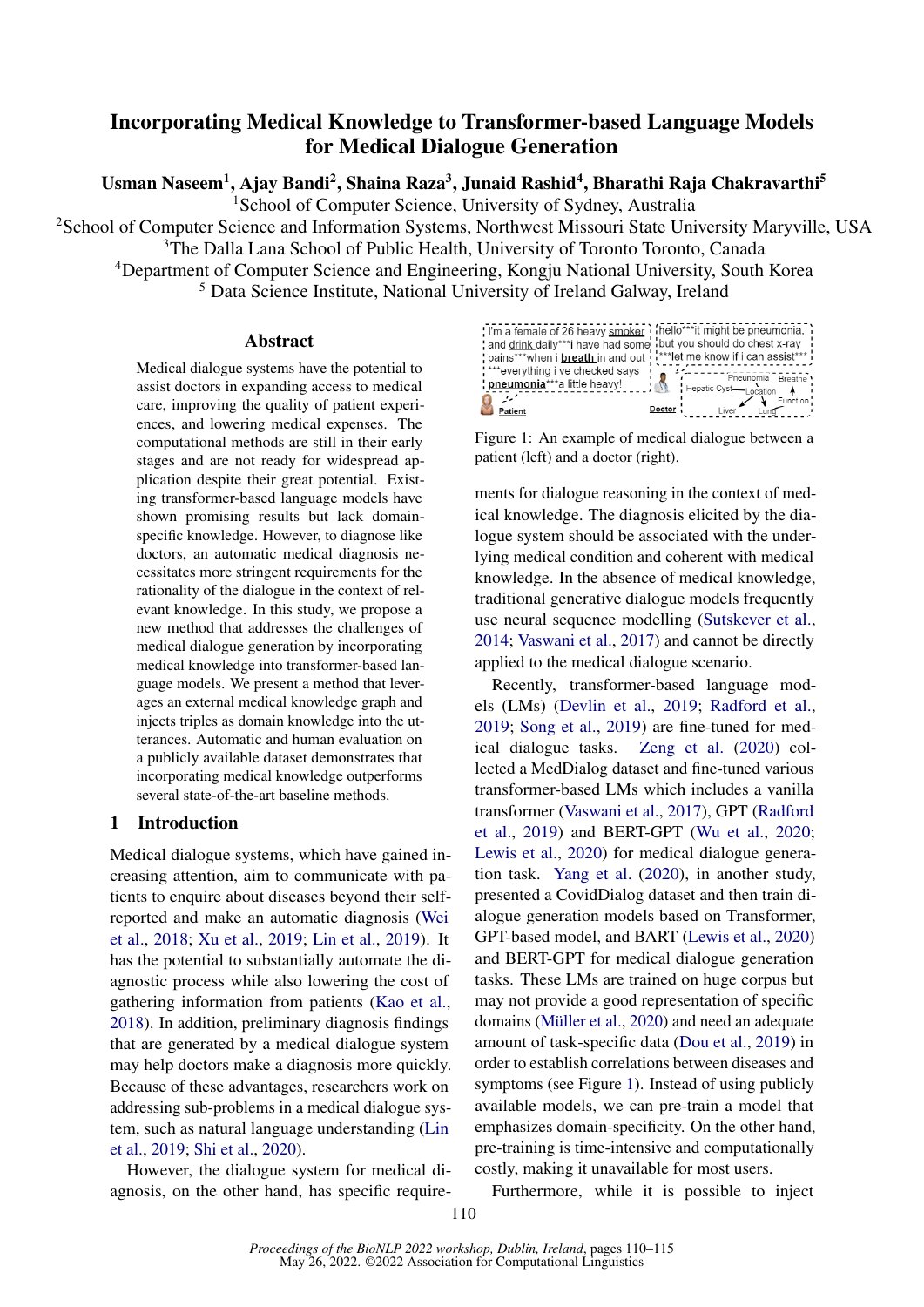domain-specific knowledge into LMs during pretraining, this method of acquiring knowledge can be expensive and inefficient. For instance, pretraining data must contain many occurrences of the words "Panadol" and "headache" occurring together for the model to learn that "Panadol" can treat headaches. What other options do we have to make the model an expert in its field besides this one? The knowledge graph (KG), also known as an ontology, was a good solution in the early stages of research. SNOMED-CT [\(Bodenreider,](#page-4-13) [2008\)](#page-4-13), in the medical field, and HowNet [\(Dong et al.,](#page-4-14) [2010\)](#page-4-14), in the field of Chinese conception, are two examples of KGs developed as knowledge was distilled into a structured form. If KG can be incorporated into the LM, it will provide domain knowledge to the computational method, enhancing its effectiveness on domain-specific tasks while significantly lowering the expense of pre-training. To address the limitations mentioned above, this article describes a method for incorporating domain-specific external knowledge into transformer-based LMs for medical dialogue generation tasks. Our contributions are as follows:

- We presented a new method that incorporates medical knowledge to transformer-based language models;
- The proposed method first injects knowledge from a medical knowledge graph into an utterance. Next, the embedding layer transforms the utterance tree into an embedding that is fed to the masked self-attention of a transformer, followed by the decoder to generate the response.
- To evaluate the performance of the proposed method, we performed both automatic and human evaluations. Our results demonstrated that incorporating medical knowledge improves the performance compared to several state-of-the-art baselines on the MedDialog dataset.

# 2 Methodology

Problem Definition: Given a dialogue, we process a patient-doctor dialogue as a set of pairs  $\{(s_i, t_i)\},$ where source  $s_i$  is the dialogue from a patient and target  $t_i$  is a doctor's response. A dialogue generation model generates *t* from *s*.

Overview of Architecture: As illustrated in Figure [2,](#page-1-0) the proposed method contains four modules, i.e., knowledge layer, embedding layer,

<span id="page-1-0"></span>

masked transformer encoder, where we extend selfattention to mask-self attention, and transformer decoder. Our knowledge layer injects relevant triples into an input utterance (i.e., conversation) from a KG, converting it to a knowledge-rich utterance tree. Simultaneously, the utterance tree is fed into the embedding layer for token-level representation. The representation from an embedding layer is fed to the masked transformer encoder and decoder to generate a response. We will describe each of these modules in detail in the following discussion.

#### 2.1 Knowledge layer

The knowledge layer incorporates domain-specific (medical) knowledge into utterances and transforms them into utterance trees. The knowledge layer generates an utterance tree given an input utterance (s) and a KG. This method involves two stages: query of medical knowledge, referred to as K-Query, and injection of knowledge, referred to as K-Inject. K-Query extracts all entity names from the utterance *s* and queries their correlating triples from knowledge *k*. K-Query can be expressed as follows:

$$
E = K\_Query(s, KG), \tag{1}
$$

Where *E* is a set of associating triples. K-Inject then injects the queried *E* into the utterance *s* by combining the triples in *E* to their corresponding positions, resulting in an utterance tree *t*. An utterance tree can have different branches; however, its depth is limited, indicating that entity names in triples will not iteratively derive branches. The formulation for K-Inject is as follows:

$$
t = K\_Inject(s, E) \tag{2}
$$

Knowledge graph: To generate knowledge, we use the medical knowledge graph released by [Liu](#page-4-15) [et al.](#page-4-15) [\(2021\)](#page-4-15), which is centered on organs and related disorders. A set of 52.6K triplets (head, re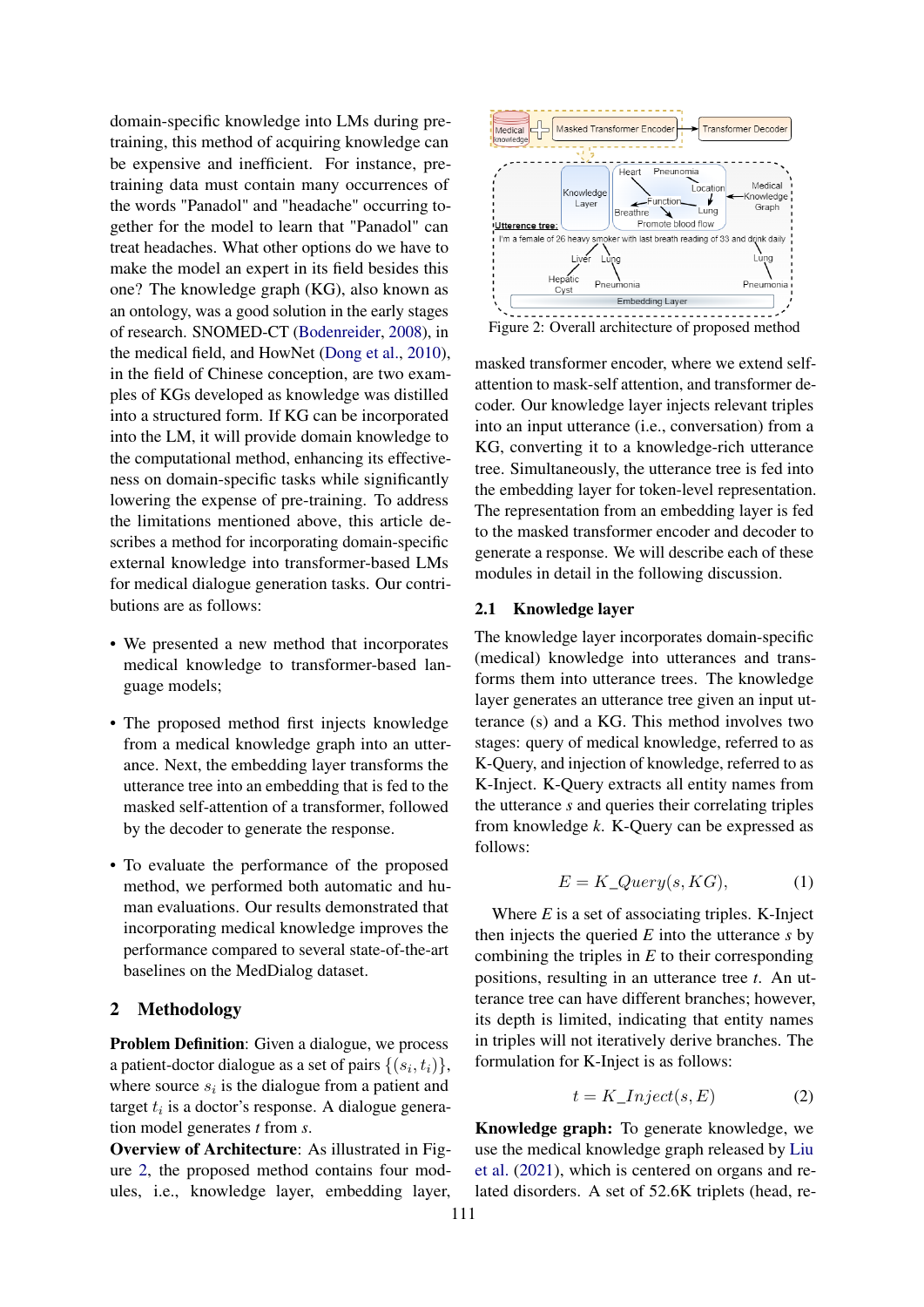lation, tail) containing medical information was retrieved. The head and tail represent entities such as organs or diseases. In contrast, the relation indicates the relationship between entities, such as function and treatment. In this study, we employed the English language vocabulary, which has 2,603 triples in total.

#### 2.2 Embedding layer

The embedding layer aims to transform the utterance tree into embedded representations that can be forwarded to the transformer's encoder and then decoder to generate the dialogue. Our embedding layer consists of token, position, and segment embedding layers. However, it differs in that the proposed method's embedding layer receives an utterance tree rather than a token sequence as input. Below, we discuss a method adopted to transform an utterance tree into a sequence that retains its structural information.

Token embedding: In our study, the token embedding, including the vocabulary used, is consistent with the original transformer-based LM (see section [3.3\)](#page-3-0). Each token in the expression tree is transformed into a *H* dimensional embedding vector by a trainable lookup table. Token embeddings made using the proposed method differ from those made using the original LMs. The utterance tree tokens must first be rearranged before embedding can occur. After incorporating tokens in the branch, we reverse the order of the tokens in the following nodes. Even though this process is simple, it makes the utterance hard to read and loses important structural information that can be solved using soft-position.

Soft-position embedding: Without position embedding, encoders within a transformer will behave similarly to a bag-of-words (BoWs) method, leading to a loss of structural information (i.e., the order of tokens). The position embedding contains all of the structural information in the encoder's input sentence, allowing us to reconstruct the unreadable rearranged utterance. As an alternative to using the transformer encoder's self-attention score for words that appear to be connected but are not, we used masked self-attention (see section [2.3\)](#page-2-0).

Segment embedding: Like the transformer encoder, the proposed method uses segmentation embedding to detect utterances when multiple utterances are included. For instance, when two utterances are fed, [SEP] is used to incorporate them. A sequence of segment tags is used to denote the combined utterance.

# <span id="page-2-0"></span>2.3 Transformer Encoder with Masked-Self Attention

We present a mask-self-attention to avoid false semantic changes, which is a self-attention extension. Mask-self-attention is defined as follow:

$$
Q^{i+1}, K^{i+1}, V^{i+1} = h^i W_q, h^i W_k, h^i W_v \quad (3)
$$

$$
S^{i+1} = softmax(\frac{Q^{i+1}K^{i+1}}{\sqrt{d_k}})
$$
 (4)

$$
h^{i+1} = S^{i+1}V^{i+1} \tag{5}
$$

where  $Wq$ ,  $Wk$ , and  $Wv$  are model parameters that can be trained. The hidden state of the  $i - th$ mask-self-attention blocks is hi. The scaling factor is dk. This process improves the representation but does not affect the original utterance's meaning.

## 2.4 Transformer Decoder

The knowledge enriched representation from the transformer encoder is fed to the decoder of an original LM to generate a response. The working process of the decoder layers is similar to that of the vanilla transformer decoder layers.

# 3 Experiments

## 3.1 Datasets

In this study, we used the English version of Med-Dialog [\(Zeng et al.,](#page-5-1) [2020\)](#page-5-1) dataset. Table [1](#page-2-1) presents statistics of the MedDialog dataset.

<span id="page-2-1"></span>

| Table 1: Dataset Statistics |                             |  |  |  |
|-----------------------------|-----------------------------|--|--|--|
| Dataset                     | MedDialog-EN                |  |  |  |
| # dialogues                 | 257,332                     |  |  |  |
| # utterances                | 514,664                     |  |  |  |
| # tokens                    | 44,527,872                  |  |  |  |
| #diseases                   | 172                         |  |  |  |
| Avg. # of utterances        | 2                           |  |  |  |
| Max # of utterances         | $\mathcal{D}_{\mathcal{L}}$ |  |  |  |
| Min # of utterances         | $\mathcal{D}_{\mathcal{L}}$ |  |  |  |
| Avg. # of tokens            | 87                          |  |  |  |
| Max # of tokens             | 3,672                       |  |  |  |
| Min # tokens                |                             |  |  |  |

# 3.2 Experimental Settings

We used five different LMs, and all configuration and pre-training settings are consistent with the original LMs used (see sectio[n3.3\)](#page-3-0). Adam [\(Kingma](#page-4-16) [and Ba,](#page-4-16) [2014\)](#page-4-16) optimizer is used to train our model at 1e-6 initial learning rate. We used a batch size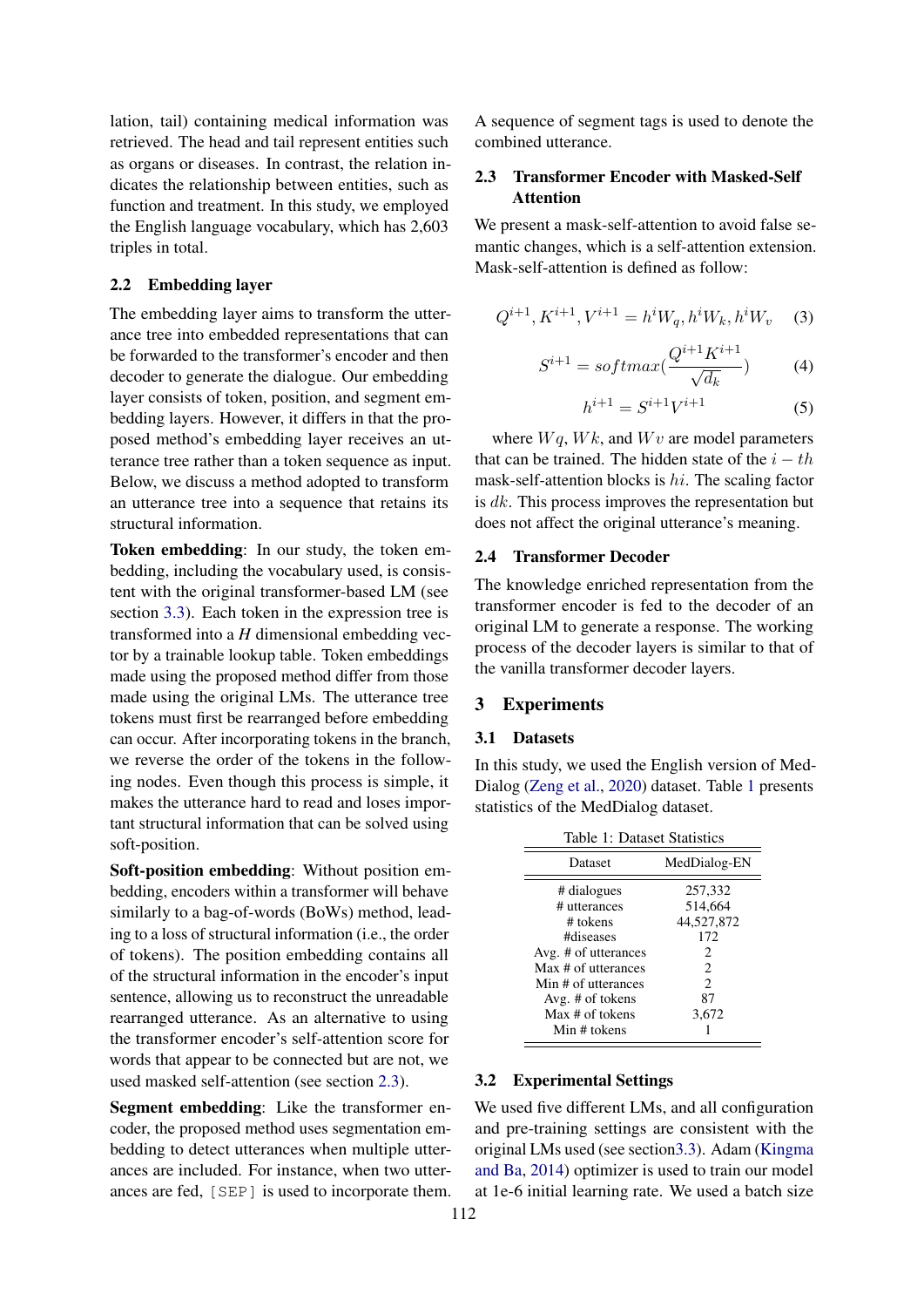|                                                                    | Automated Evaluation for MedDialog-EN  |                   |                                        |                                        | Human Evaluation                       |
|--------------------------------------------------------------------|----------------------------------------|-------------------|----------------------------------------|----------------------------------------|----------------------------------------|
| Model                                                              | BLEU <sub>2</sub>                      | $BLEU_4$          | <b>METEOR</b>                          | NIST-4                                 | Avg. Score                             |
| BERT-GPT (Wu et al., 2020)<br>BERT-GPT+Knowledge (Ours)            | 5.72<br>9.38                           | 4.82<br>6.07      | 0.28<br>17.62                          | 0.42<br>0.61                           | 3.70<br>4.00                           |
| Performance Increase                                               | $3.66$ ↑                               | 1.25 <sup>†</sup> | 17.34↑                                 | 0.19 <sup>†</sup>                      | 0.30 <sub>0</sub>                      |
| Transformer (Vaswani et al., 2017)<br>Transformer+Knowledge (Ours) | 2.13<br>2.48                           | 2.28<br>2.46      | 11.57<br>12.32                         | 0.03<br>0.31                           | 2.70<br>3.00                           |
| Performance Increase                                               | 0.35 <sup>†</sup>                      | $0.18+$           | $0.75$ <sup><math>\dagger</math></sup> | 0.28 <sup>†</sup>                      | 0.30 <sub>0</sub>                      |
| mT5 (Xue et al., 2020)<br>mT5+Knowledge (Ours)                     | 2.59<br>7.32                           | 0.84<br>3.63      | 0.20<br>1.11                           | 0.41<br>0.94                           | 2.70<br>3.00                           |
| Performance Increase                                               | $4.73$ <sup><math>\dagger</math></sup> | $2.79+$           | $0.91$ <sup><math>\dagger</math></sup> | 0.53 <sup>†</sup>                      | $0.80$ <sup><math>\dagger</math></sup> |
| BART (Lewis et al., 2020)<br>BART+Knowledge (Ours)                 | 15.92<br>17.25                         | 9.72<br>11.07     | 0.70<br>1.73                           | 2.03<br>2.07                           | 3.90<br>4.15                           |
| Performance Increase                                               | 1.33 <sup>†</sup>                      | $1.35+$           | 1.03 <sup>†</sup>                      | $0.04$ <sup><math>\dagger</math></sup> | 0.250 <sup>†</sup>                     |
| T5 (Raffel et al., 2019)<br>T5+Knowledge (Ours)                    | 7.05<br>15.20                          | 1.79<br>8.96      | 0.95<br>1.73                           | 1.05<br>1.78                           | 3.50<br>4.00                           |
| Performance Increase                                               | $8.15+$                                | $7.17+$           | $0.78+$                                | 0.73 <sup>†</sup>                      | 0.50 <sub>0</sub>                      |

<span id="page-3-1"></span>Table 2: Results: Automatic (BLEU<sub>2</sub>,  $BLEU_4$ ,  $METEOR$ ,  $NIST-4$ ) and Human (5-point scale) evaluation

of 64 for 50 epochs. We used grid-search optimization to derive the optimal parameters. We divided all datasets into training, validation, and test sets, with an 80:10:10 ratio for all experiments. The number of heads in multi-head attention is set to 12. The trained models were evaluated using automatic metrics such as NIST-4 [\(Doddington,](#page-4-18) [2002\)](#page-4-18),  $BLEU_2, BLEU_4$  [\(Papineni et al.,](#page-4-19) [2002\)](#page-4-19), and ME-TEOR [\(Lavie and Agarwal,](#page-4-20) [2007\)](#page-4-20).

#### <span id="page-3-0"></span>3.3 Baselines

We compared our results with state-of-the-art LMs that are used in previous studies for medical dialogue generation tasks. To be precise, we used BERT-GPT [\(Wu et al.,](#page-4-9) [2020\)](#page-4-9), Transformer [\(Vaswani et al.,](#page-4-5) [2017\)](#page-4-5), mT5 [\(Xue et al.,](#page-5-3) [2020\)](#page-5-3), BART [\(Lewis et al.,](#page-4-10) [2020\)](#page-4-10), and T5 [\(Raffel](#page-4-17) [et al.,](#page-4-17) [2019\)](#page-4-17) to compare the performance.

## 3.4 Results

Automated Evaluation: Table [2](#page-3-1) demonstrates the automatic evaluation results achieved by different LMs, with and without knowledge. The results show that adding medical knowledge to LMs improves the performance across all evaluation metrics. For the MedDialogue-EN, we observed an increase in  $BLEU_2$  score ranging from 0.35% to 8.15%, for  $BLEU_4$ , the improvement range is 0.18% to 7.17%, For METEOR, the increase is from 0.91% to 17.34%, and finally, for NIST-4, the increase in performance is in the range of 0.04%

to 0.73%. From the results in Table [2,](#page-3-1) we can conclude that adding medical knowledge to LMs is beneficial and increases the performance of medical dialogue generation tasks.

Human Evaluation: We randomly selected 100 dialog examples for human evaluation. Five medical doctors were asked to rate the generated responses independently on a scale of 1 to 5. The greater the score, the better. The final results are obtained by averaging the ratings provided by various experts. From the human evaluation scores (right column) in Table [2,](#page-3-1) we deduce that incorporating medical knowledge into LMs generates a more accurate, clinically informative, and human-like response.

### 4 Conclusion

We present a method for enabling LMs with KGs to achieve domain knowledge like doctors. The proposed method transforms an utterance into a knowledge-enriched utterance tree by injecting medical knowledge from KG. The embedding layer converts the utterance tree into an embedding fed to the masked self-attention of a transformer, followed by the decoder to generate the response using medical dialogue history. Experimental results demonstrated that our method outperforms stateof-the-art LMs trained on general data. Further, through human evaluation, we conclude that generated responses are informative and doctor-like. In future, we aim to expand this work to other tasks and datasets.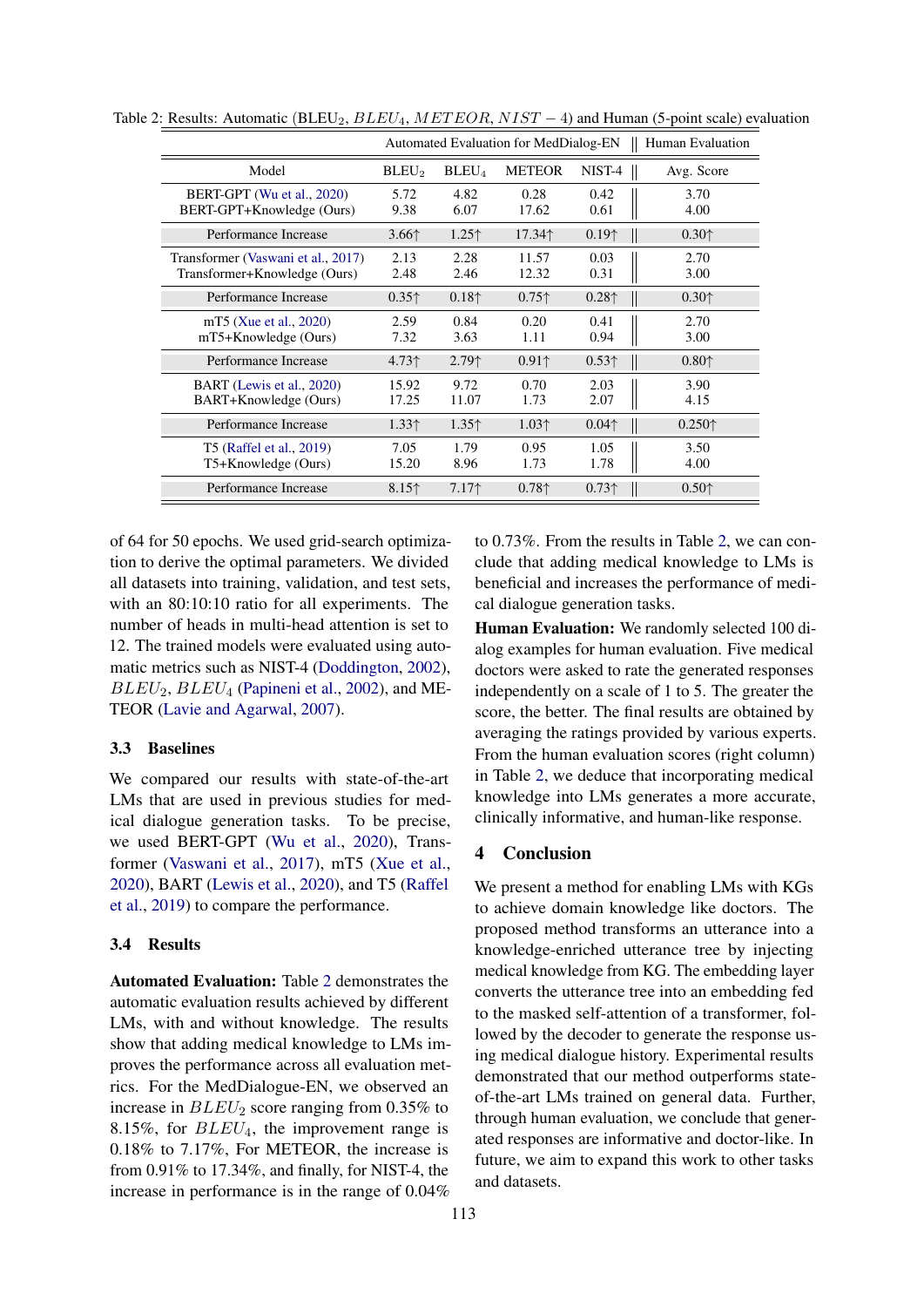## References

- <span id="page-4-13"></span>Olivier Bodenreider. 2008. Biomedical ontologies in action: role in knowledge management, data integration and decision support. *Yearbook of medical informatics*, 17(01):67–79.
- <span id="page-4-6"></span>Jacob Devlin, Ming-Wei Chang, Kenton Lee, and Kristina Toutanova. 2019. [BERT: Pre-training of](https://doi.org/10.18653/v1/N19-1423) [deep bidirectional transformers for language under](https://doi.org/10.18653/v1/N19-1423)[standing.](https://doi.org/10.18653/v1/N19-1423) In *Proceedings of the 2019 Conference of the North American Chapter of the Association for Computational Linguistics: Human Language Technologies, Volume 1 (Long and Short Papers)*, pages 4171–4186, Minneapolis, Minnesota. Association for Computational Linguistics.
- <span id="page-4-18"></span>George Doddington. 2002. Automatic evaluation of machine translation quality using n-gram co-occurrence statistics. In *Proceedings of the second international conference on Human Language Technology Research*, pages 138–145.
- <span id="page-4-14"></span>Zhendong Dong, Qiang Dong, and Changling Hao. 2010. [HowNet and its computation of meaning.](https://aclanthology.org/C10-3014) In *Coling 2010: Demonstrations*, pages 53–56, Beijing, China. Coling 2010 Organizing Committee.
- <span id="page-4-12"></span>Zi-Yi Dou, Keyi Yu, and Antonios Anastasopoulos. 2019. Investigating meta-learning algorithms for lowresource natural language understanding tasks. *arXiv preprint arXiv:1908.10423*.
- <span id="page-4-2"></span>Hao-Cheng Kao, Kai-Fu Tang, and Edward Chang. 2018. Context-aware symptom checking for disease diagnosis using hierarchical reinforcement learning. In *Proceedings of the AAAI Conference on Artificial Intelligence*, volume 32.
- <span id="page-4-16"></span>Diederik Kingma and Jimmy Ba. 2014. Adam: A method for stochastic optimization. *arXiv preprint arXiv:1412.6980*.
- <span id="page-4-20"></span>Alon Lavie and Abhaya Agarwal. 2007. Meteor: An automatic metric for mt evaluation with high levels of correlation with human judgments. In *Proceedings of the second workshop on statistical machine translation*, pages 228–231.
- <span id="page-4-10"></span>Mike Lewis, Yinhan Liu, Naman Goyal, Marjan Ghazvininejad, Abdelrahman Mohamed, Omer Levy, Veselin Stoyanov, and Luke Zettlemoyer. 2020. Bart: Denoising sequence-to-sequence pre-training for natural language generation, translation, and comprehension. In *Proceedings of the 58th Annual Meeting of the Association for Computational Linguistics*, pages 7871–7880.
- <span id="page-4-1"></span>Xinzhu Lin, Xiahui He, Qin Chen, Huaixiao Tou, Zhongyu Wei, and Ting Chen. 2019. Enhancing dialogue symptom diagnosis with global attention and symptom graph. In *Proceedings of the 2019 Conference on Empirical Methods in Natural Language Processing and the 9th International Joint Conference on Natural Language Processing (EMNLP-IJCNLP)*, pages 5033–5042.
- <span id="page-4-15"></span>Bo Liu, Li-Ming Zhan, Li Xu, Lin Ma, Yan Yang, and Xiao-Ming Wu. 2021. Slake: A semantically-labeled knowledge-enhanced dataset for medical visual question answering. In *2021 IEEE 18th International Symposium on Biomedical Imaging (ISBI)*, pages 1650–1654. IEEE.
- <span id="page-4-11"></span>Martin Müller, Marcel Salathé, and Per E Kummervold. 2020. Covid-twitter-bert: A natural language processing model to analyse covid-19 content on twitter. *arXiv preprint arXiv:2005.07503*.
- <span id="page-4-19"></span>Kishore Papineni, Salim Roukos, Todd Ward, and Wei-Jing Zhu. 2002. Bleu: a method for automatic evaluation of machine translation. In *Proceedings of the 40th annual meeting of the Association for Computational Linguistics*, pages 311–318.
- <span id="page-4-7"></span>Alec Radford, Jeffrey Wu, Rewon Child, David Luan, Dario Amodei, Ilya Sutskever, et al. 2019. Language models are unsupervised multitask learners. *OpenAI blog*, 1(8):9.
- <span id="page-4-17"></span>Colin Raffel, Noam Shazeer, Adam Roberts, Katherine Lee, Sharan Narang, Michael Matena, Yanqi Zhou, Wei Li, and Peter J Liu. 2019. Exploring the limits of transfer learning with a unified text-to-text transformer. *arXiv preprint arXiv:1910.10683*.
- <span id="page-4-3"></span>Xiaoming Shi, Haifeng Hu, Wanxiang Che, Zhongqian Sun, Ting Liu, and Junzhou Huang. 2020. Understanding medical conversations with scattered keyword attention and weak supervision from responses. In *Proceedings of the AAAI Conference on Artificial Intelligence*, volume 34, pages 8838–8845.
- <span id="page-4-8"></span>Kaitao Song, Xu Tan, Tao Qin, Jianfeng Lu, and Tie-Yan Liu. 2019. Mass: Masked sequence to sequence pre-training for language generation. *arXiv preprint arXiv:1905.02450*.
- <span id="page-4-4"></span>Ilya Sutskever, Oriol Vinyals, and Quoc V Le. 2014. Sequence to sequence learning with neural networks. *Advances in neural information processing systems*, 27.
- <span id="page-4-5"></span>Ashish Vaswani, Noam Shazeer, Niki Parmar, Jakob Uszkoreit, Llion Jones, Aidan N Gomez, Łukasz Kaiser, and Illia Polosukhin. 2017. Attention is all you need. *Advances in neural information processing systems*, 30.
- <span id="page-4-0"></span>Zhongyu Wei, Qianlong Liu, Baolin Peng, Huaixiao Tou, Ting Chen, Xuan-Jing Huang, Kam-Fai Wong, and Xiang Dai. 2018. Task-oriented dialogue system for automatic diagnosis. In *Proceedings of the 56th Annual Meeting of the Association for Computational Linguistics (Volume 2: Short Papers)*, pages 201– 207.
- <span id="page-4-9"></span>Qingyang Wu, Lei Li, Hao Zhou, Ying Zeng, and Zhou Yu. 2020. Importance-aware learning for neural headline editing. In *Proceedings of the AAAI Conference on Artificial Intelligence*, volume 34, pages 9282– 9289.